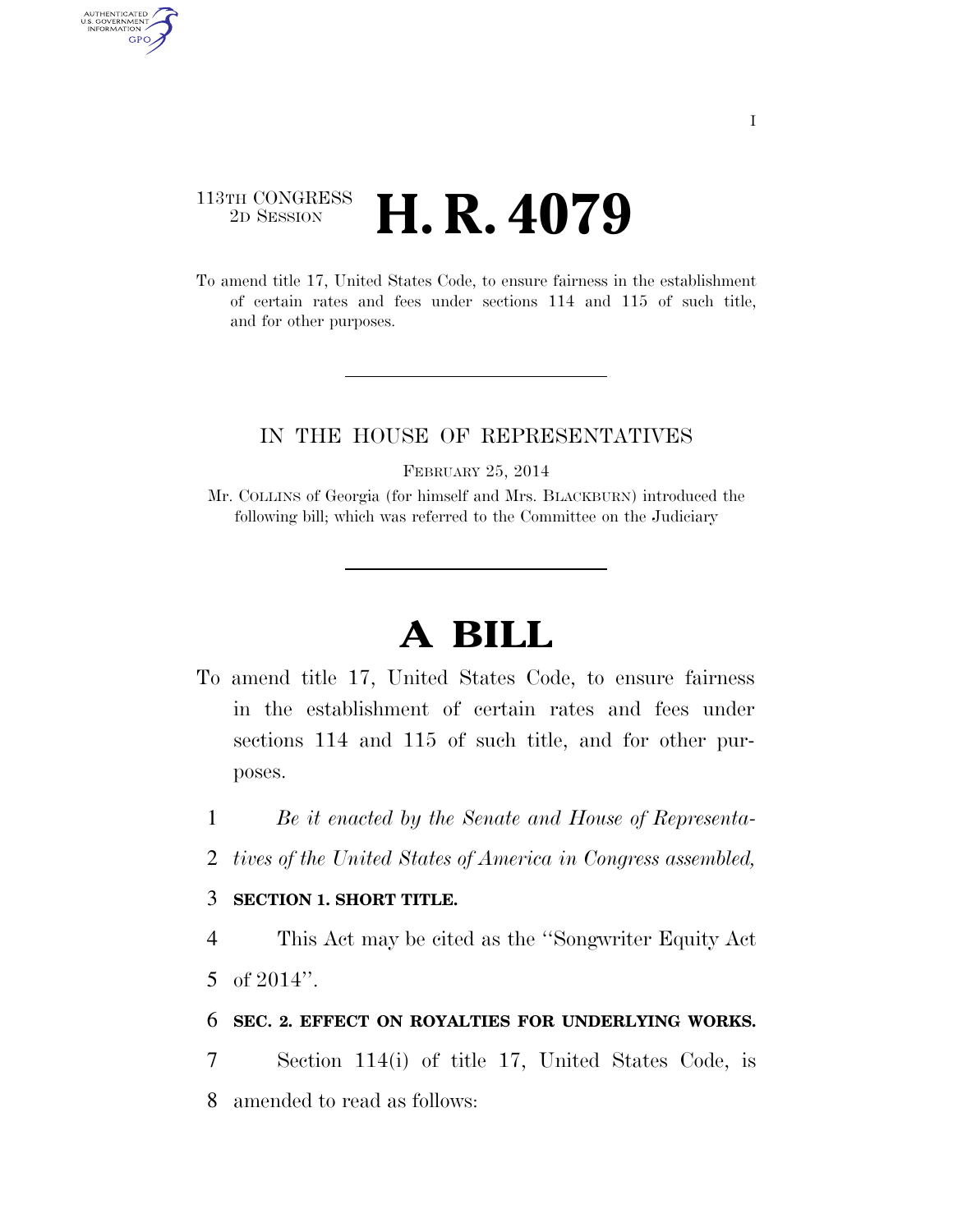''(i) EFFECT ON ROYALTIES FOR UNDERLYING WORKS.—It is the intent of Congress that royalties pay- able to copyright owners of musical works for the public performance of their works shall not be diminished in any respect as a result of the rights granted in section  $106(6)$ .".

## **SEC. 3. APPLICATION TO SECTIONS 112(e) AND 114(f) SOUND RECORDING PROCEEDINGS.**

 (a) PROCEEDINGS NOT AFFECTED.—Neither section 2 of this Act nor the amendment made to section 114(i) of title 17, United States Code, by such section 2 shall be taken into account in any proceeding to set or adjust the rates and fees payable for the use of sound recordings under section 112(e) or section 114(f) of such title that is pending on, or commenced on or after, the date of the enactment of this Act.

 (b) DECISIONS AND PRECEDENTS NOT AFFECTED.— Neither section 2 of this Act nor the amendment made to section 114(i) of title 17, United States Code, by such section 2 shall have any effect upon the decisions, or the precedents established or relied upon, in any proceeding to set or adjust the rates and fees payable for the use 23 of sound recordings under section  $112(e)$  or section  $114(f)$ of such title before the date of the enactment of this Act.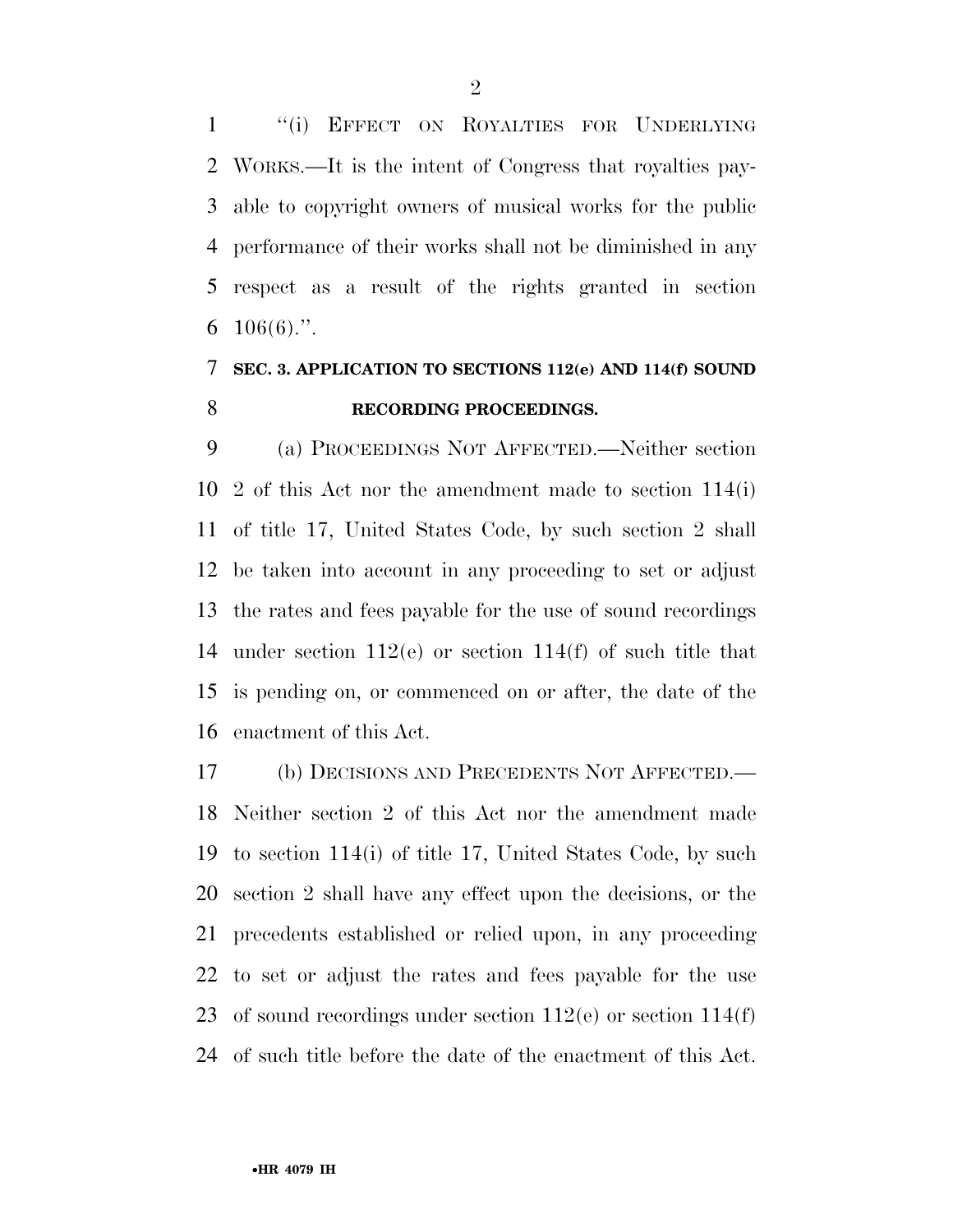#### **SEC. 4. FUNCTIONS OF COPYRIGHT ROYALTY JUDGES.**

2 (a) IN GENERAL.—Section  $801(b)(1)$  of title 17, United States Code, is amended by striking ''The rates 4 applicable under sections  $114(f)(1)(B)$ , 115, and 116 shall be calculated to achieve the following objectives'' and in-6 serting "The rates applicable under sections  $114(f)(1)(B)$  and 116 shall be calculated to achieve the following objec-tives''.

 (b) EFFECTIVE DATE.—The amendment made by subsection (a) shall apply to any proceeding that is pend- ing on, or commenced on or after, the date of the enact-ment of this Act.

#### **SEC. 5. ROYALTY PAYABLE UNDER COMPULSORY LICENSE.**

•**HR 4079 IH** 14 (a) IN GENERAL.—Section  $115(e)(3)(D)$  of title 17, United States Code, is amended by striking ''In addition 16 to the objectives set forth in section  $801(b)(1)$ , in estab- lishing such rates and terms, the Copyright Royalty Judges may consider rates and terms under voluntary li- cense agreements described in subparagraphs (B) and (C).'' and inserting the following: ''The Copyright Royalty Judges shall establish rates and terms that most clearly represent the rates and terms that would have been nego- tiated in the marketplace between a willing buyer and a willing seller. In establishing such rates and terms, the Copyright Royalty Judges shall base their decision on marketplace, economic, and use information presented by